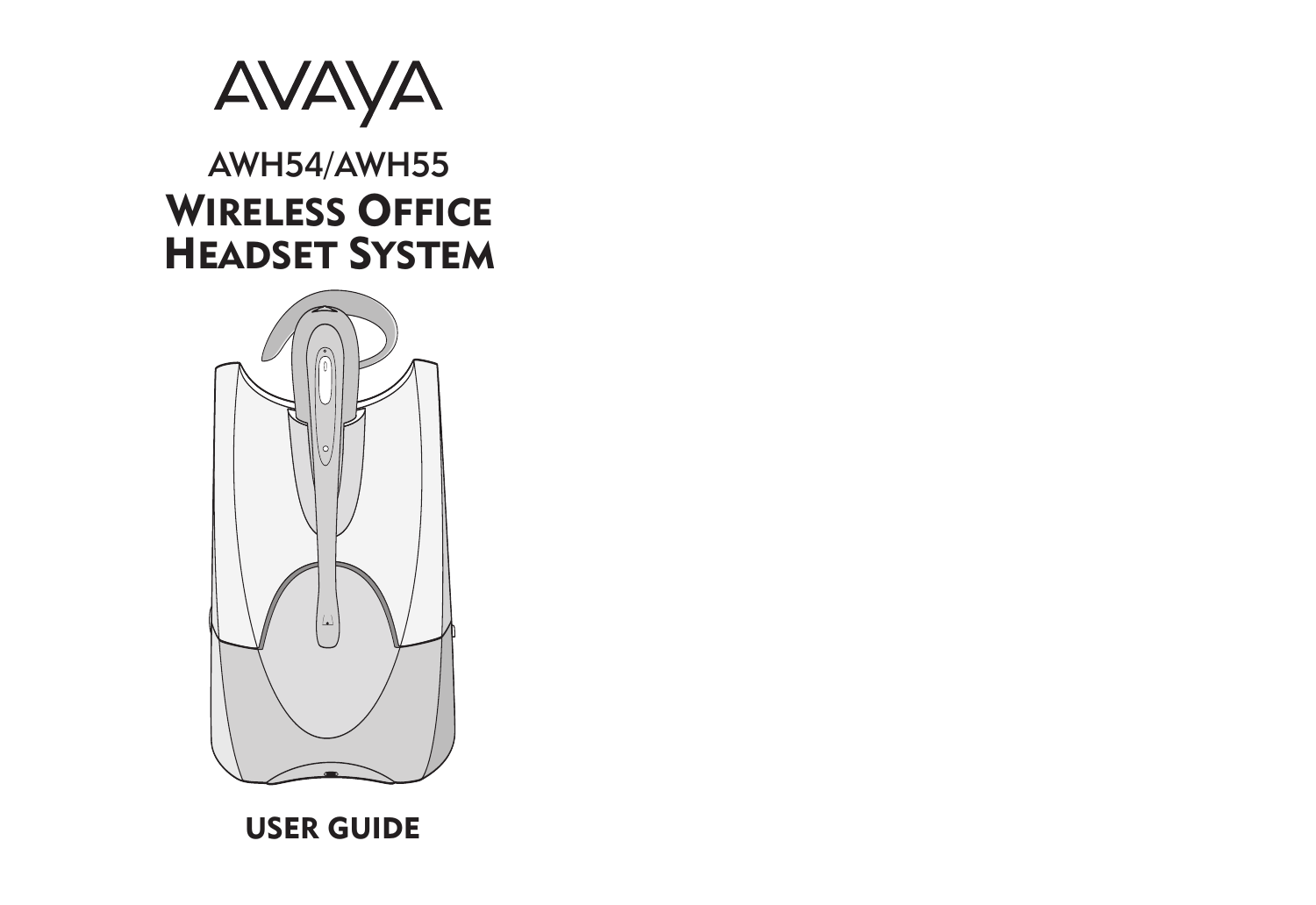#### **OVERVIEW**

#### **Thank you for selecting the AWH54/AWH55 Wireless Office Headset System from Avaya. You have made the right choice for comfort and versatility.**

This system allows your telephone to use a cordless Avaya headset through an adapting base. It offers handsfree convenience and long-range workspace mobility.

With the use of a hook switch control cord (included with AWH55 only) or an optional handset lifter, the user can remotely receive the telephone's ring alert and can answer the call by simply pushing the talk button on the headset.

### **CONTENTS**

| Overview 2                     | Place and F               |
|--------------------------------|---------------------------|
| Important Safety Information 3 | Features                  |
| Components of Base 4           | Recharge H                |
| Components of Headset 5        | Replace Ba                |
|                                | Troubleshoo               |
| AWH55 Setup 2 7                | Subscriptior              |
| AWH54 Setup 3 8                | System Res                |
| Charging and Positioning       | Maintenano<br>Parts and A |
|                                | FCC Inform                |
|                                | <b>Industry Ca</b>        |
| Compatibility Adjustments11    | <b>AVAYA Sup</b>          |
| Listen Volume 12               |                           |
| Speak Volume and Mute13        |                           |
| IntelliStand™ 14               |                           |
| Talk Mode14                    |                           |

| Place and Recieve Calls 15 |  |
|----------------------------|--|
|                            |  |
| Features 16                |  |
| Recharge Headset 17        |  |
| Replace Battery 17         |  |
| Troubleshooting 18         |  |
| Subscription 21            |  |
| System Reset 22            |  |
| Maintenance 22             |  |
| Parts and Accessories 23   |  |
| FCC Information 25         |  |
| Industry Canada 26         |  |
| AVAYA Support 27           |  |
|                            |  |

### IMPORTANT SAFETY INFORMATION

#### **GENERAL**

- When using your telephone equipment these basic safety precautions and warnings should be followed to reduce the risk of fire, electric shock, and injury to persons.
- Read and follow all instructions and warnings and instructions prior to using the product. The symbol  $\Lambda$  identifies and alerts the user to the presence of important operating, safety, and service instructions.
- This product contains gold-plated nickel, phosphor bronze and copper. If you experience a skin irritation, discontinue use and contact Avaya.
- This product is intended to be powered by a Listed Class 2 Direct Plug-In Power Unit rated 9VDC at 800mA, Part No. 64401-02, rated at an input voltage of 120 VAC, 60Hz and an output voltage of 9 VDC at 800mA.
- This product requires AC power in order to operate. During a power outage, have another telephone available that is powered only by the telephone line.

#### **WARNING**

- Do not locate this product near water, for example, near a bathtub, or sink, in a wet basement, or near a swimming pool.
- This product should never be placed near or over a radiator or heat register. It should not be placed in a built-in installation unless proper ventilation is provided.
- Do not allow anything to rest on the power cord. Do not locate this product where persons walking on it will damage the cord.
- Do not overload outlets and extension cords as this can result in risk of fire or electric shock.
- Never disassemble or push objects of any kind into the product since this may short out parts which could result in a fire or electric shock. Never spill liquid of any kind on the product.
- Use caution when installing or modifying telephone lines.
- Avoid using telephone equipment during an electrical storm.
- Keep all product cords and cables away from operating machinery.
- Do not use this equipment to report a gas leak while you are in the vicinity of a gas leak.
- Never allow children to play with the headset/adapter–small parts may be a choking hazard.
- Unplug this product from the wall outlet before cleaning. Do not use liquid cleaners or aerosol cleaners. Use a damp cloth for cleaning.

#### **BATTERY SAFETY**

 $\Delta$  To reduce the risk of fire or injury to persons, read and follow these instructions.

- Use only the battery pack supplied with this product, part number 64399-02.
- Do not dispose of battery pack in a fire. The cells may explode. Check with local codes for disposal instructions.
- Do not open or mutilate battery pack. Released electrolyte is corrosive and may cause damage to eyes or skin and may be toxic if swallowed.
- Exercise care in handling the battery pack in order not to short the battery contacts with conducting materials such as rings, bracelets, and keys. The battery or conductor may overheat and cause burns.
- Charge the battery pack in accordance with instructions supplied with this unit.
- Observe proper orientation between battery pack and charger contacts.
- Batteries can be swallowed by children and are dangerous if swallowed. Always store and dispose of batteries where children can't reach them.

#### **SAVE THESE INSTRUCTIONS**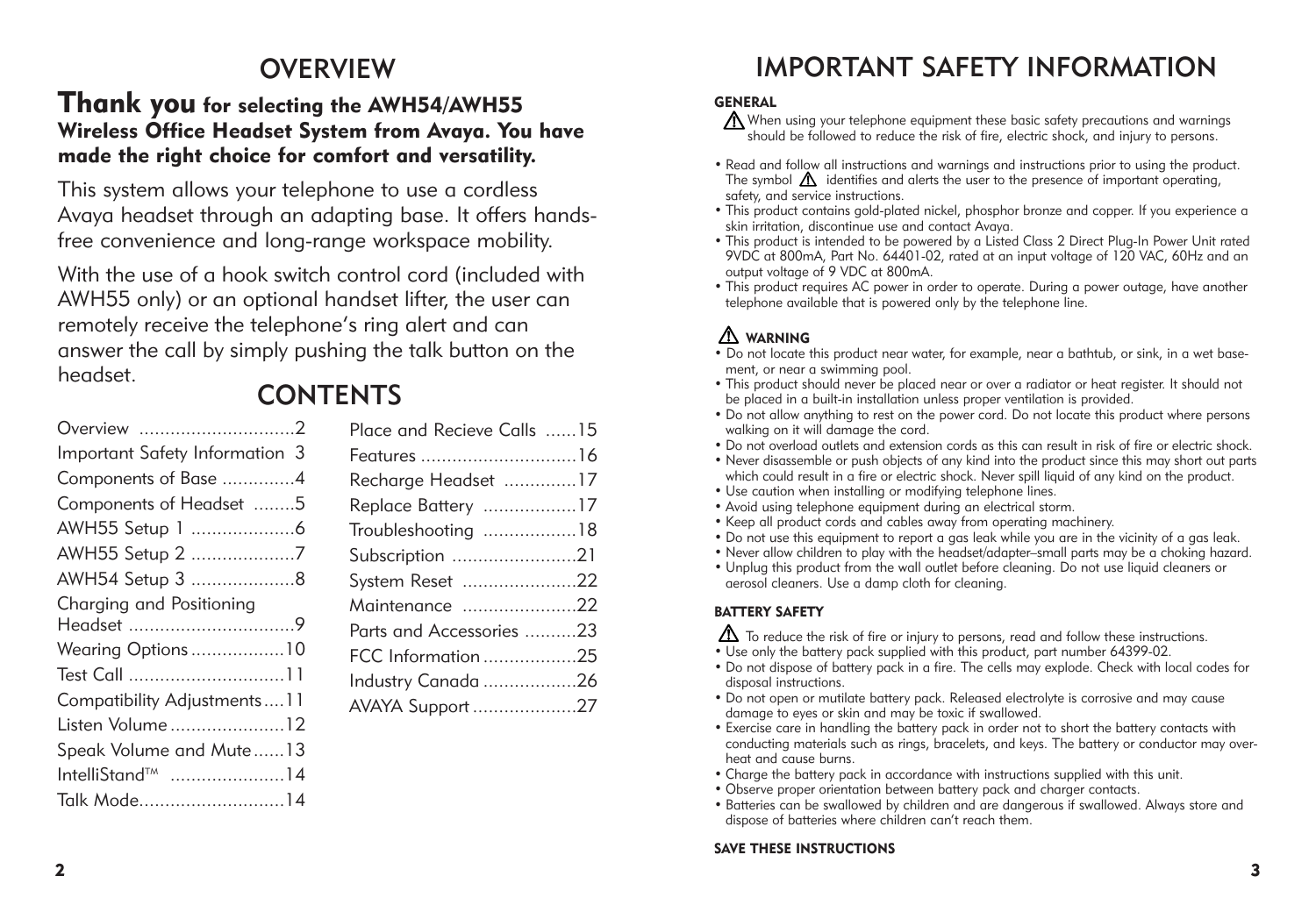# COMPONENTS OF BASE

### Base & Charging Unit



# COMPONENTS OF HEADSET

#### Cordless Headset

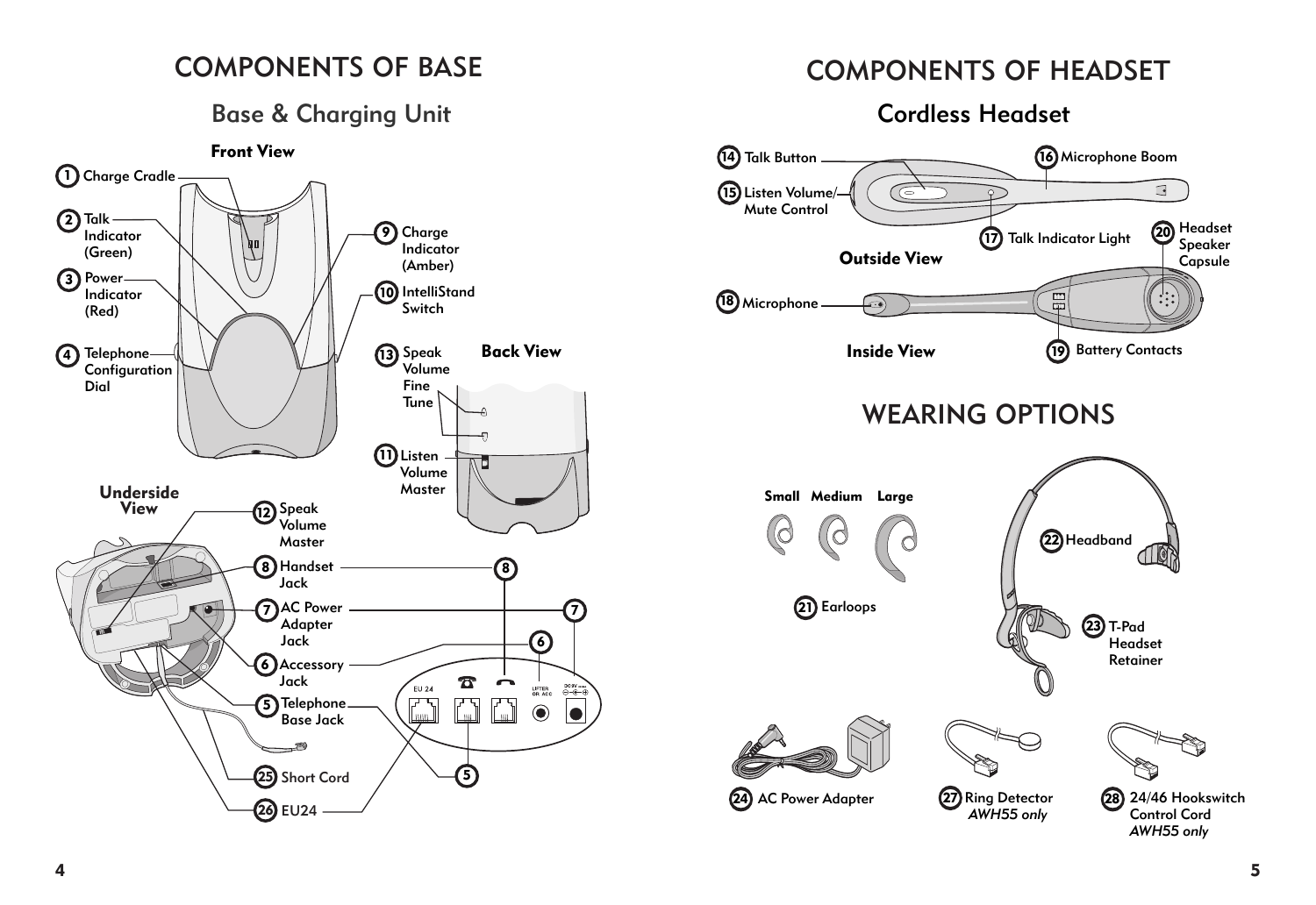#### AWH55 SETUP 2

#### **with AVAYA 2410, 5410, 6416 D+M and 6424 D+M Telephones**



#### AWH55 SETUP 1

**with AVAYA 2420, 4610SW, 4620, 4620SW, 4621SW, 4622SW, 4625SW, 4630SW 5420, 5610 and 5620 Telephones**

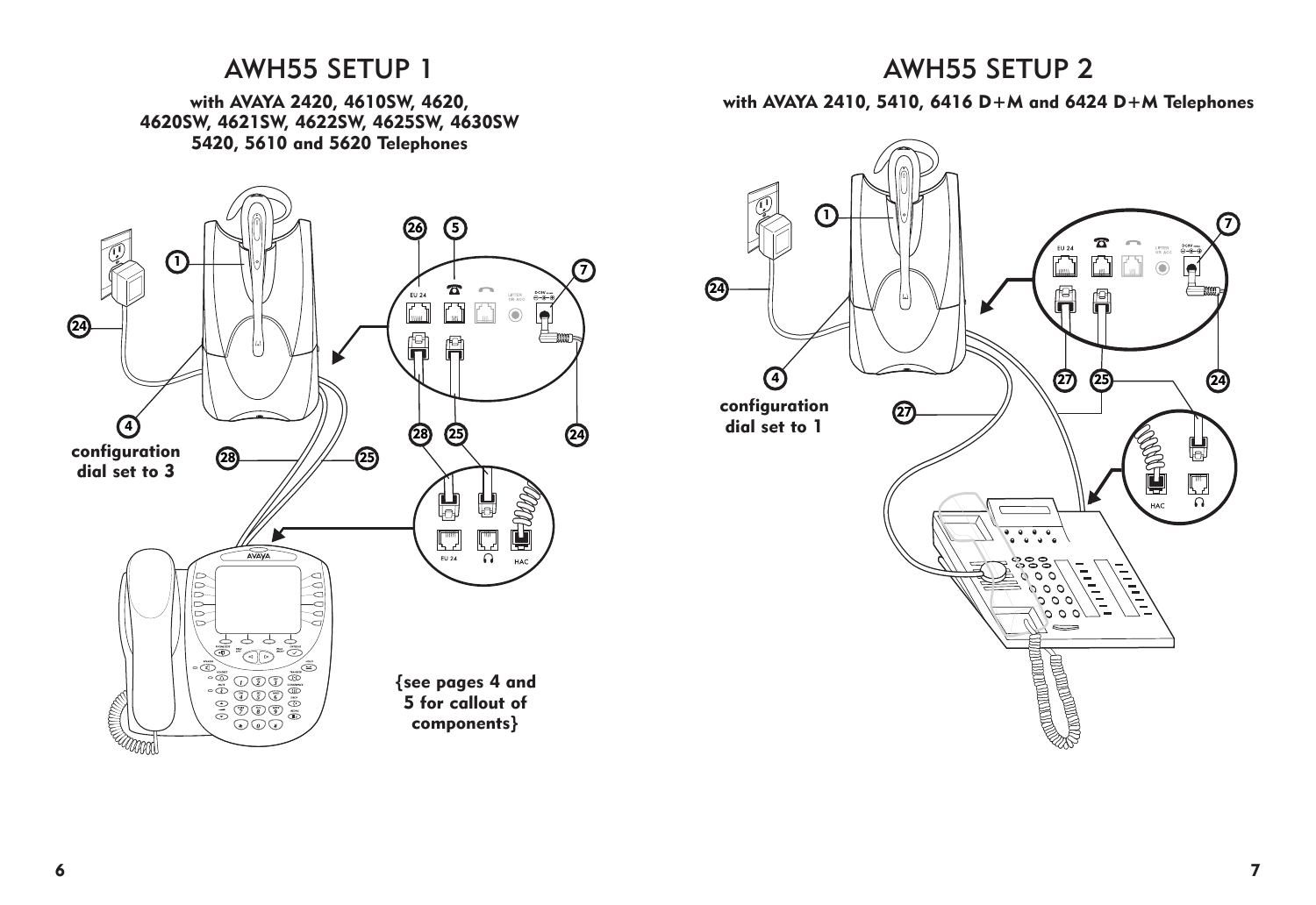### AWH54/AWH55 SETUP 3

#### **with other AVAYA Telephones**

Caution: *It is important for correct and safe operation that the base cord is installed into the proper jack of your telephone. Follow these instructions carefully, especially if your telephone has two jacks where the handset was attached. Be sure to note or mark which jack was used for the handset.*



# CHARGE YOUR HEADSET

**1 9**  $\left| \mu \right\rangle$ 

Dock the headset into the charge cradle (1). The amber charge indicator (9) will flash during charge.

If charge indicator does not go on, reposition headset in the cradle.

The charge indicator will go steady after headset is fully charged and ready for use (approximately 3 hours).

POSITIONING

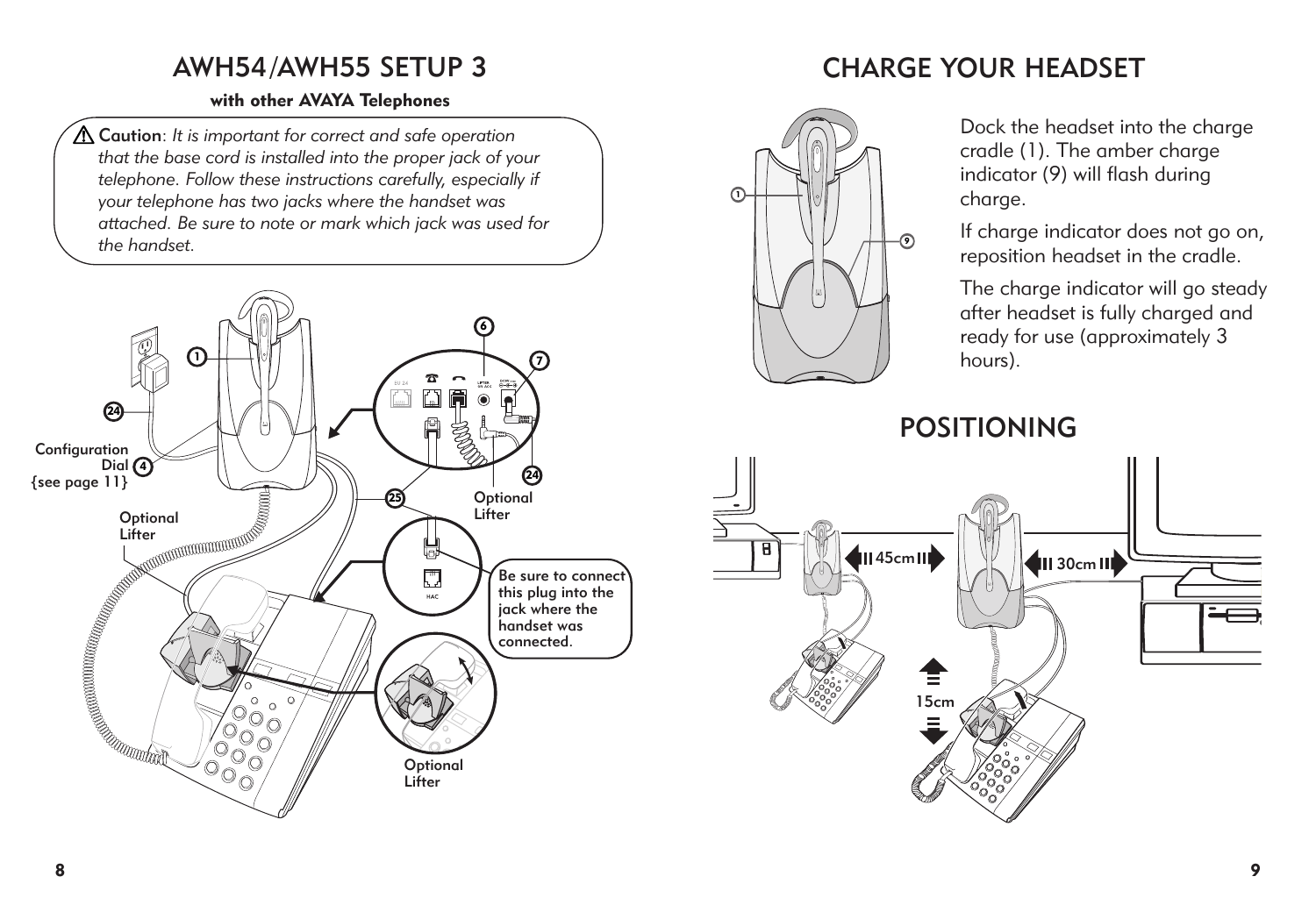#### SELECT YOUR HEADSET WEARING OPTION



### MAKE A TEST CALL



To place a test call press the talk button on the headset. **Important:** If your telephone has a receive volume control ensure it is set no higher than mid-range–too high a setting could cause audio problems.

### COMPATIBILITY WITH YOUR TELEPHONE

It is very important that the configuration dial (4) is positioned correctly. Audio problems may be experienced if this is incorrectly set. If you cannot hear a dial tone through your headset, turn the configuration dial until you obtain it. Then dial a co-worker and while speaking, turn the configuration dial through the 4 positions. Select the position that provides the best sound quality for both you and your co-worker. During this call you should also adjust the Listen and Speak Volume and Listen Tone as described next. Once set, the configuration dial will not require any further adjustment.

Continue configuration setup by making a test call to a friend or associate using the key pad on your telephone.

Adjust your telephone configuration dial on the base to position 3 for the following telephones: 2420, 4610SW, 4620, 4620SW, 4621SW, 4622SW, 4625SW, 4630SW, 5420, 5610 and 5620. Adjust the configuration dial to position 1 for the following telephones: 2410, 5410, 6416 D+M and 6424 D+M. For other telephones, adjust the configuration dial to any position where you hear a tone.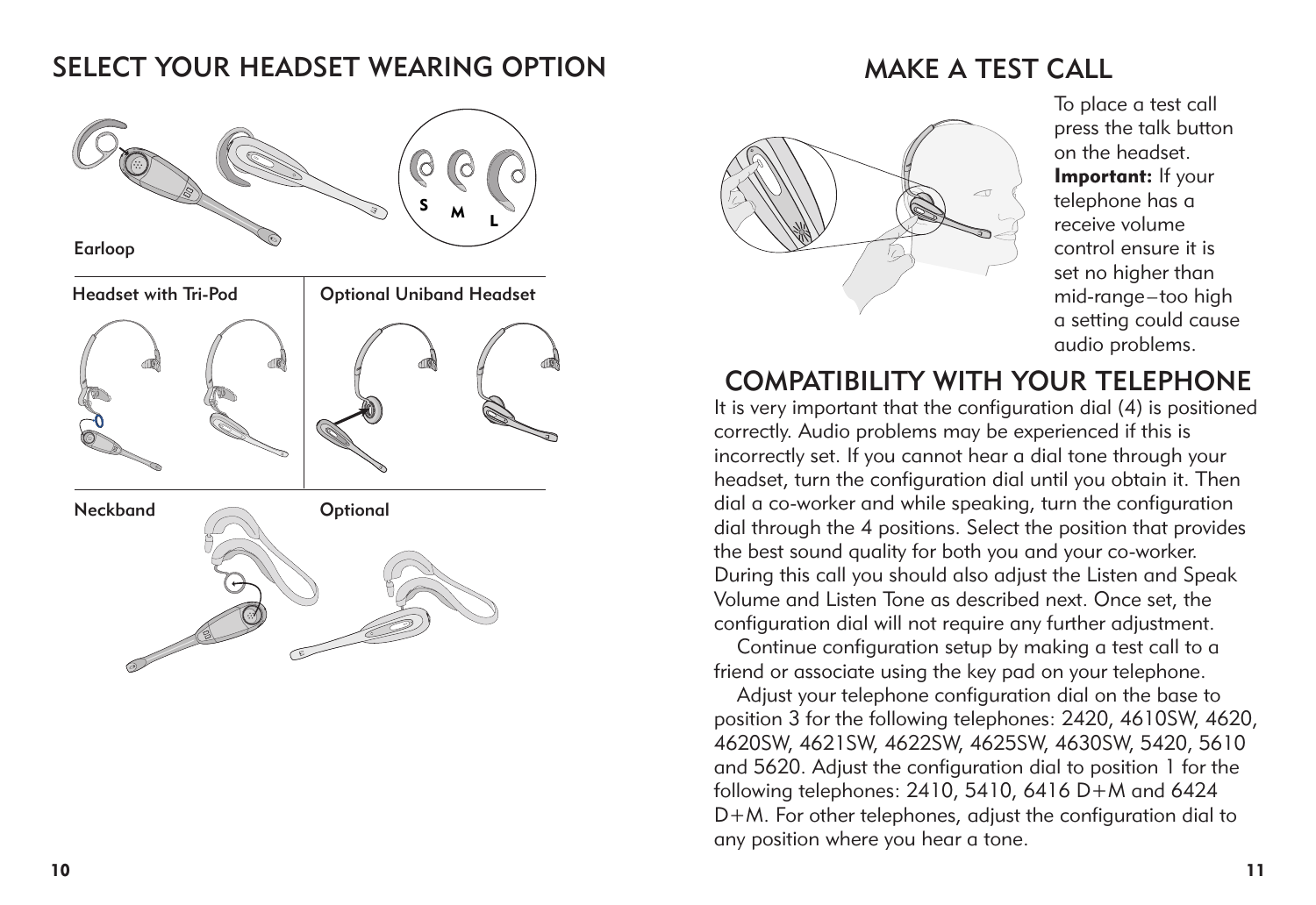

If they cannot hear you at all, try changing your telephone configuration dial on the base to another one of its 4 positions until you hear them and they hear you. Volume adjustments can be made separately as described in the next step.

# LISTEN VOLUME



**A:** Adjust the Listen Volume (how others sound to you) to a comfortable level.

**B:** If you cannot find a comfortable Listen level, try different settings on the Listen Volume Master Switch until a satisfactory sound level is experienced.

**Important:** Listen Volume set too high can cause audio problems. Please refer to the Troubleshooting section of this guide for more information.

### SPEAK VOLUME



**A:** Adjust the Speak Volume (how you sound to others) until the level is comfortable for your co-worker.

**B:** If you cannot find a comfortable Speak level, try different settings on the Speak Volume Master Switch (A-D) until a satisfactory sound level is experienced.

**Important:** Speak Volume set too high can cause audio quality problems. Please refer to the Troubleshooting section of this guide for more information.

#### MUTE BUTTON

To mute a call, press the mute button once (three beeps will sound). To take the call off mute, press the button again.

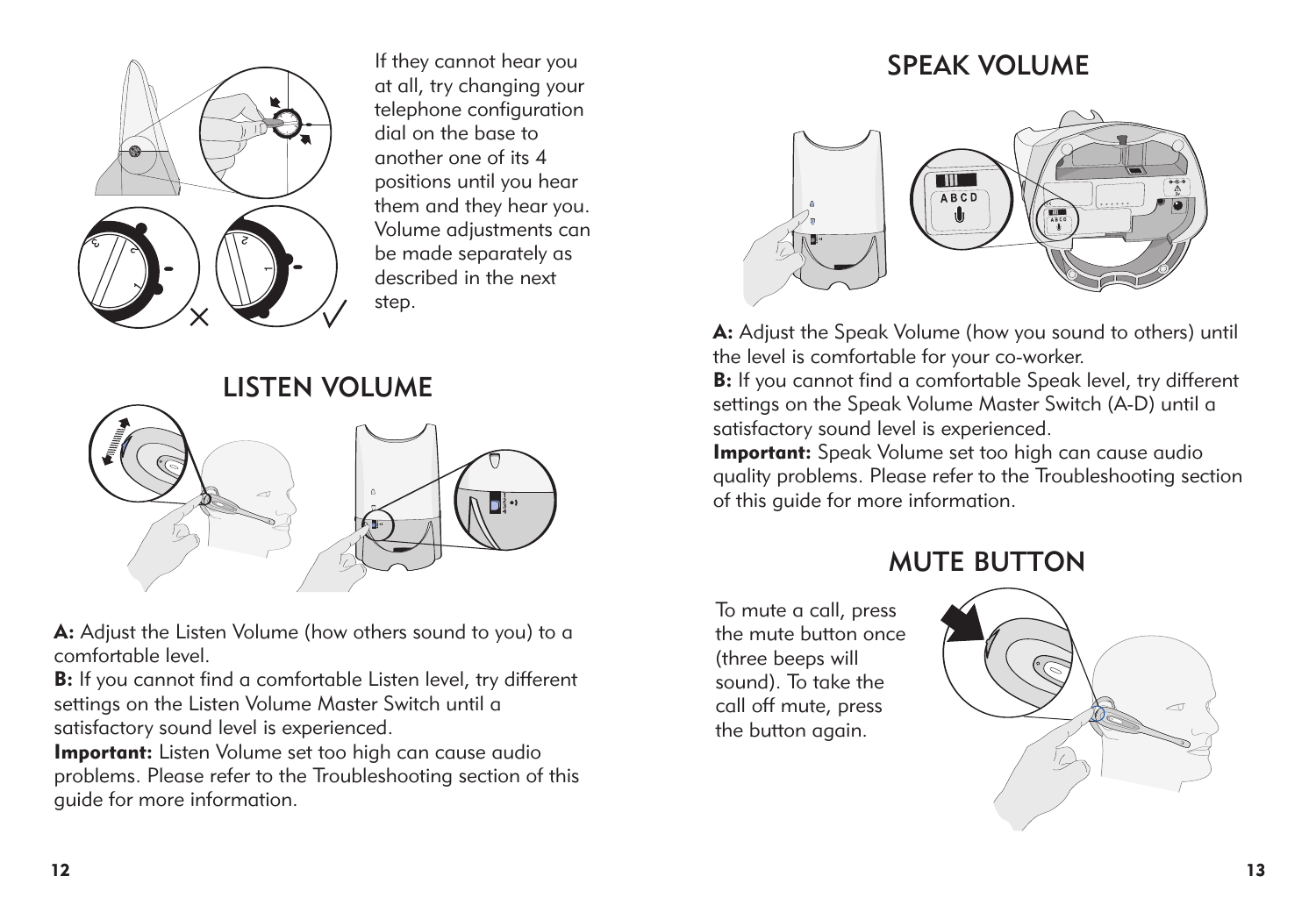### ENABLE/DISABLE INTELLISTAND™

When the AWH54/AWH55 Wireless Headset System is used in conjunction with a Hookswitch Control Cord or an AVAYA Telephone Handset Lifter, you can enable the IntelliStand feature.

The IntelliStand senses when the headset has been removed or placed in the AWH54/ AWH55 base unit, automatically activating the lifter and enabling headset/handset mode to answer or end a call.

The IntelliStand feature is disabled (off) when the IntelliStand switch is in position I (up), or enabled (on) when the switch is in position II (down).

### USE THE HEADSET/HANDSET MODE



Pressing the talk button (14) on the headset selects headset mode. The talk indicator (2) on the base unit will illuminate steady green and the talk indicator light on the headset will also flash when in headset mode. Both of the indicators are off when in handset mode.

TIP: By selecting handset mode after completing your call, you will conserve the headset battery power and extend the remaining available talk time. You can achieve this by pressing the talk button immediately on conclusion of the call.



To place a call using the headset, the system must be in headset mode and dial in the normal way. You will then be able to talk through your headset. When the call is complete, return the AWH54/AWH55 to the handset mode.

#### RECEIVE A CALL USING YOUR HEADSET

When your telephone rings, take your AWH54/AWH55 Wireless Headset System to the headset mode. You will then be able to talk through your headset.

When the call is complete, return the system to the handset mode.

#### PLACE AND RECEIVE A CALL USING HANDSET

In handset mode the telephone can be used to make and receive calls in the normal way. Ensure that your AWH54/AWH55 Wireless Headset System is in handset mode.



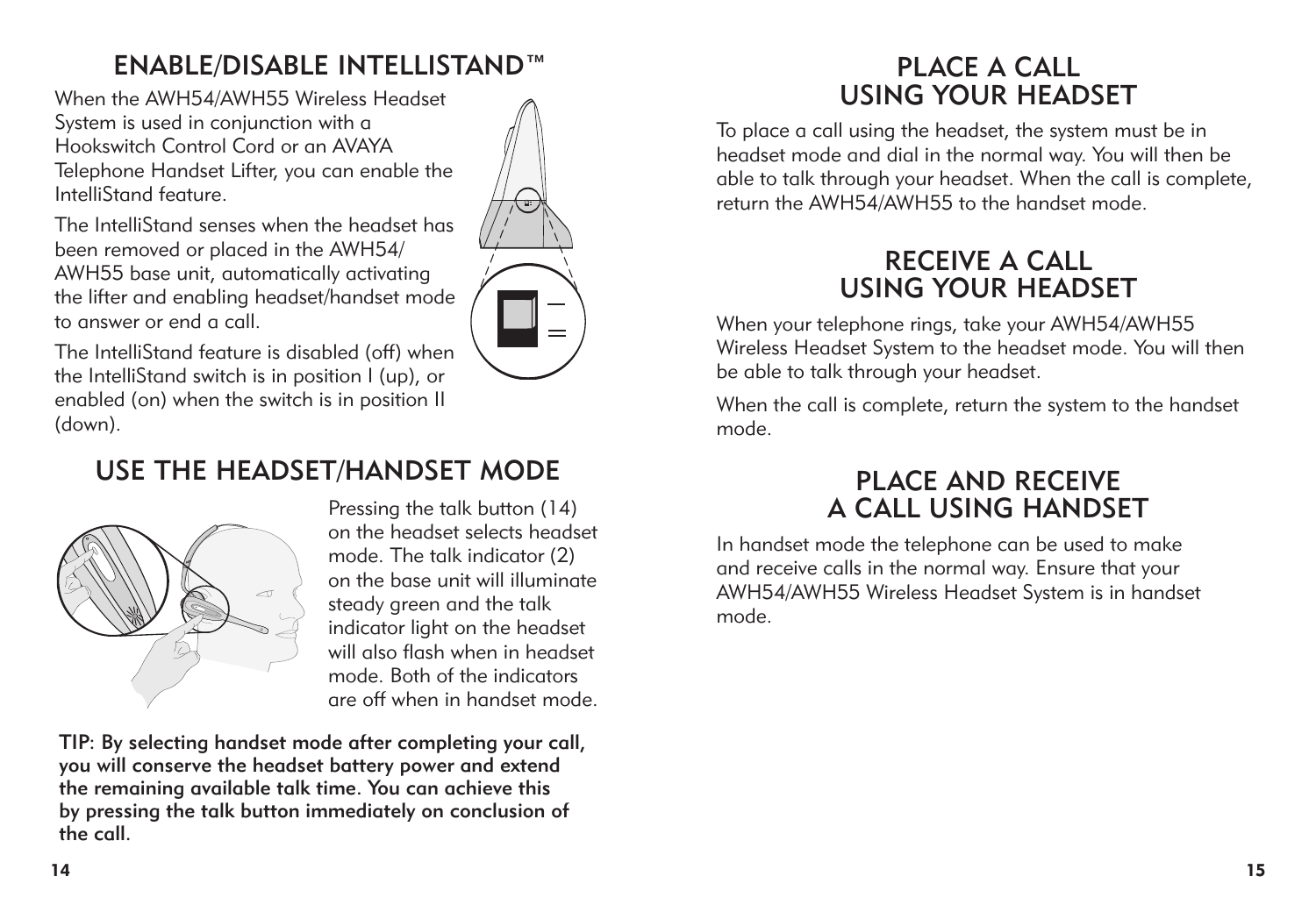# FEATURES

#### **Out of Range Warning**

As you walk away from the base unit you will eventually reach the system operating range limit. When in headset mode a warning alert of two beeps will sound in the headset shortly before you meet the range limit.

On hearing this alert you should walk closer to the base unit to ensure call quality is maintained.

If you remain out of range for more than 15 minutes the system will drop the call permanently. If using a Handset Lifter the handset will be replaced and the call terminated.

#### **Low Battery Warning**

When the headset battery is running low (approximately 5 minutes talk time remaining), an audible warning will be heard through the headset as a single beep repeating every 10 seconds. Soon after hearing this warning, you should recharge the headset.

#### **Recharge the Headset**

To recharge the headset, place it into the charge cradle in the base unit. During charging, the charge indicator on the base unit will flash amber.

When the headset is fully charged, the charge indicator on the base unit will stop flashing and remain illuminated.

A completely depleted headset requires a minimum charge time of 1 hour before use, and 3 hours to fully charge.

#### **Replace the Headset Battery**

Should it be necessary to replace the headset battery at anytime please refer to the diagrams below.



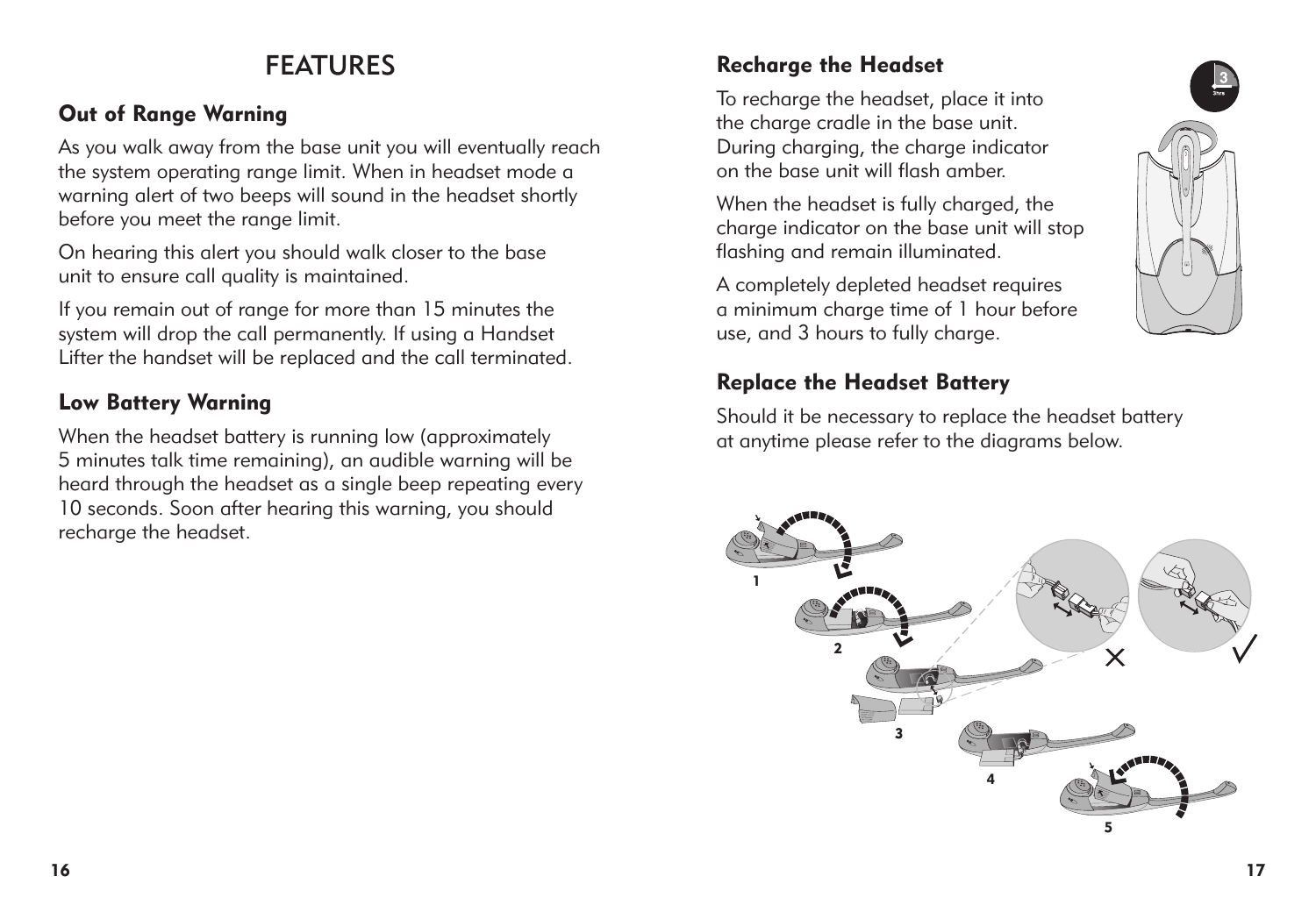# TROUBLESHOOTING

| <b>SYMPTOM</b>                                             | <b>SUGGESTION</b>                                                                                                                                                                                                                                                                                                                                                                                                                                                                                                                                                                       |
|------------------------------------------------------------|-----------------------------------------------------------------------------------------------------------------------------------------------------------------------------------------------------------------------------------------------------------------------------------------------------------------------------------------------------------------------------------------------------------------------------------------------------------------------------------------------------------------------------------------------------------------------------------------|
| I cannot hear caller/dial tone.<br>2<br>3<br>Λ<br>n<br>(11 | • Check that all cords and jacks are<br>connected correctly.<br>• Check that the base has power<br>(power indicator (3) is red) and<br>the headset battery is fully charged.<br>• Try other telephone configuration<br>dial (4) settings on the base unit.<br>Ensure the selected number is<br>directly in line with the horizontal<br>position indicator.<br>• Ensure you are in headset mode.<br>Press the talk button to select<br>correct mode.<br>The talk indicator (2) light on the<br>base is on (green).<br>• Select another listen volume<br>master (11) setting on the base. |
| Callers cannot hear me.<br>n<br>(12                        | • Try other telephone configuration<br>dial (4) settings on the base unit.<br>Ensure the selected number is<br>directly in line with the horizontal<br>position indicator.<br>• Increase the speak volume fine<br>tune (12) on the base unit.<br>If the volume is still too low,<br>increase the talk volume master<br>setting (12) on the bottom of the<br>base unit.<br>Check that the mute function is off.                                                                                                                                                                          |

| <b>SYMPTOM</b>                                            | <b>SUGGESTION</b>                                                                                                                                                                                                                                                                                                                                                                                                                                                                                                                                                                                     |
|-----------------------------------------------------------|-------------------------------------------------------------------------------------------------------------------------------------------------------------------------------------------------------------------------------------------------------------------------------------------------------------------------------------------------------------------------------------------------------------------------------------------------------------------------------------------------------------------------------------------------------------------------------------------------------|
| Receive sounds distorted.<br>away<br>15                   | • Move the AWH54/AWH55 base unit further<br>from telephone or computer.<br>• If your telephone has a receive volume<br>control, lower your telephone volume<br>until the distortion disappears.<br>• Lower the listen volume (15) control on<br>the headset. If the distortion persists, lower<br>the listen volume master (11) setting on the<br>back of base.<br>• Perform system reset. See page 22.                                                                                                                                                                                               |
| People I talk to can<br>hear a buzz in the<br>background. | • Your phone may be sensitive to<br>900 MHZ. Move the AWH55/AWH55 base<br>further away from your phone.<br>. If the AC Adapter is plugged into a power<br>strip, try plugging it into the wall directly.<br>• Call the AVAYA Headset Support Line<br>(page 27) for a RF filter.                                                                                                                                                                                                                                                                                                                       |
| I can hear beeps in the<br>headset.<br>15                 | • One beep every 10 seconds is caused by<br>a low battery warning. Recharge battery<br>by returning it to the base charge cradle for<br>one to three hours until charge light stays<br>lit or quits blinking.<br>. Two beeps is an out of range warning.<br>Move closer to the base.<br>• Three rapid beeps every 15 seconds<br>indicates your mute is on. Press the mute<br>control (15) dial once to turn mute off.<br>. When an optional lifter is connected,<br>three repetitive beeps indicate a call is<br>coming into the headset. Press the talk<br>button on the headset to answer the call. |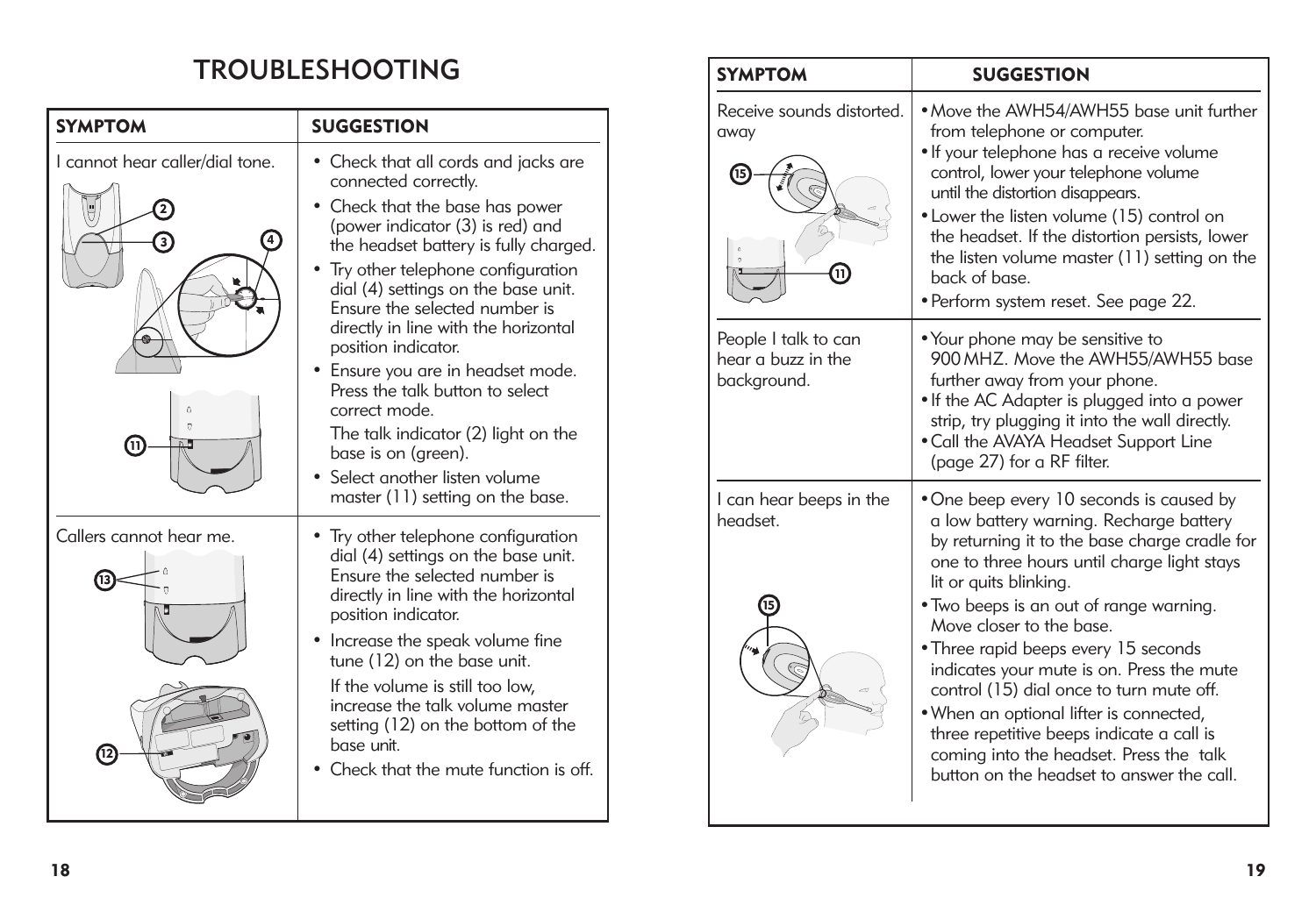| <b>SYMPTOM</b>                                                                                           | <b>SUGGESTION</b>                                                                                                                                                                                                                  |
|----------------------------------------------------------------------------------------------------------|------------------------------------------------------------------------------------------------------------------------------------------------------------------------------------------------------------------------------------|
| Lcan hear too much<br>echo or sidetone.                                                                  | • Lower the speak volume fine tune<br>(13) on the base unit.<br>• If the volume is still too high, lower<br>the speak volume master (12)<br>setting.                                                                               |
| My handset lifter operates<br>every time I remove or<br>replace my headset in the<br>base unit.          | • Disable the IntelliStand function<br>by moving the IntelliStand switch<br>$(10)$ to position I (off).                                                                                                                            |
| Battery talk time<br>performance is significantly<br>degraded even<br>after a full recharge.             | • Replace battery with a new battery<br>pack. Refer to the diagrams on<br>page 17.                                                                                                                                                 |
| Headset is uncomfortable<br>when worn in over-the-ear<br>mode.                                           | • Try changing earloop sizes.<br>Experiment to find the best fit.                                                                                                                                                                  |
| Suddenly the call is dropped.<br>(Talk indicator on the<br>headset and base will not<br>be illuminated.) | • Try to reset the system. See page 22.<br>If this does not work, try the<br>subscription procedure on page 21.                                                                                                                    |
| I hear static that does not<br>allow me to communicate.                                                  | • Try to re-establish a link by pressing<br>the headset talk button. If that does<br>not work, try resetting the base unit.<br>See Step 4 of System Reset on page<br>22. Last, try the whole System Reset<br>procedure on page 22. |

# **SUBSCRIPTION**





The headset and base unit are supplied subscribed to each other. However, if you wish to use a replacement headset with the base unit, then the units must be re-subscribed as follows:

- **1.** Return the headset to the headset charge cradle.
- **2.** Press and hold both the talk volume fine tune buttons on the base unit for a minimum of 5 seconds. The power indicator (3) will then flash (red).
- **3.** Press and hold the headset mute control button for a minimum of 5 seconds. The talk indicator light (17) on the headset will then illuminate (green).

Successful re-subscription is indicated when the power indicator is fully illuminated and the talk indicator light is off.

- **4.** To complete the process, reset the base unit by disconnecting the AC power adapter (24) from the A C power adapter jack (7) for 5 seconds, then reconnect.
- **5.** If re-subscription fails within<br>2 minutes the headset will return to the un-subscribed state. Tr y the re-subscription process again or call Technical Support (page 27).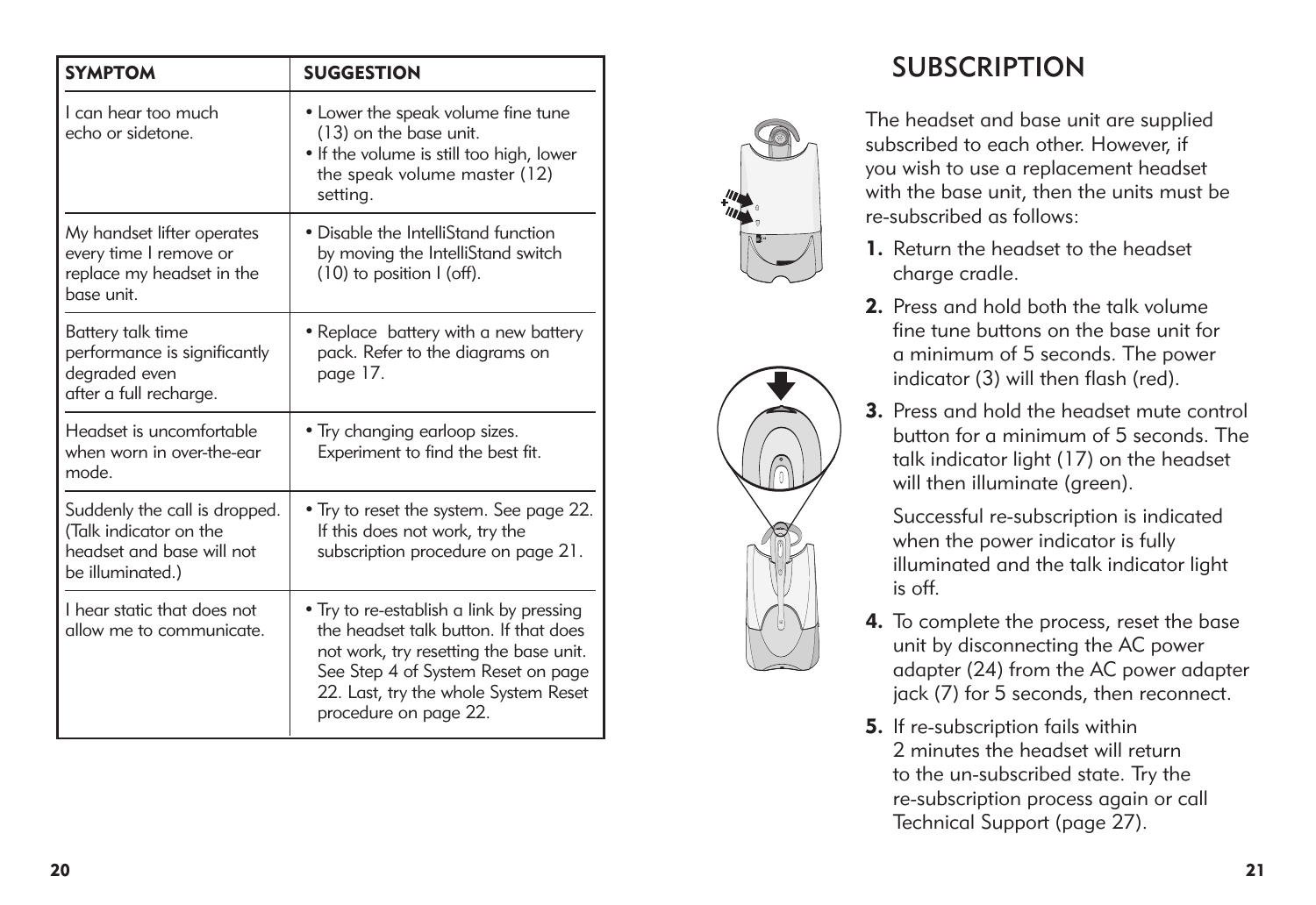# SYSTEM RESET

To recover from some fault conditions (refer to the Troubleshooting Section) you may need to perform a system reset.

To perform the system reset follow this procedure:

- **1.** Press both the talk button (14) and the mute control (15) button on the headset for 5 seconds.
- **2.** When the talk indicator light (17) on the headset blinks, release both buttons.
- **3.** Press the talk button again.
- **4.** Next reset the base unit by disconnecting the AC power adapter (24) from the AC power adapter jack (7) for 5 seconds, then reconnect.

The system reset operation is complete.

### **MAINTENANCE**

- **1.** Unplug the unit from the telephone and the AC adapter from the power source before cleaning.
- **2.** Clean the equipment with a damp (not wet) cloth.
- **3.** Do not use solvents or other cleaning agents.

### OPTIONAL ACCESSORIES & REPLACEMENT PARTS

| <b>DESCRIPTION</b>            |   |
|-------------------------------|---|
| Telephone Handset Lifter      |   |
| On-line Indicator             |   |
| <b>Battery</b>                |   |
| <b>Battery Door</b>           |   |
| <b>AC Adapter</b>             |   |
| 24/46 Hookswitch Control Cord | শ |
| Ring Detector                 |   |
| Short Cord                    |   |
| AWH54/AWH55 Headset           |   |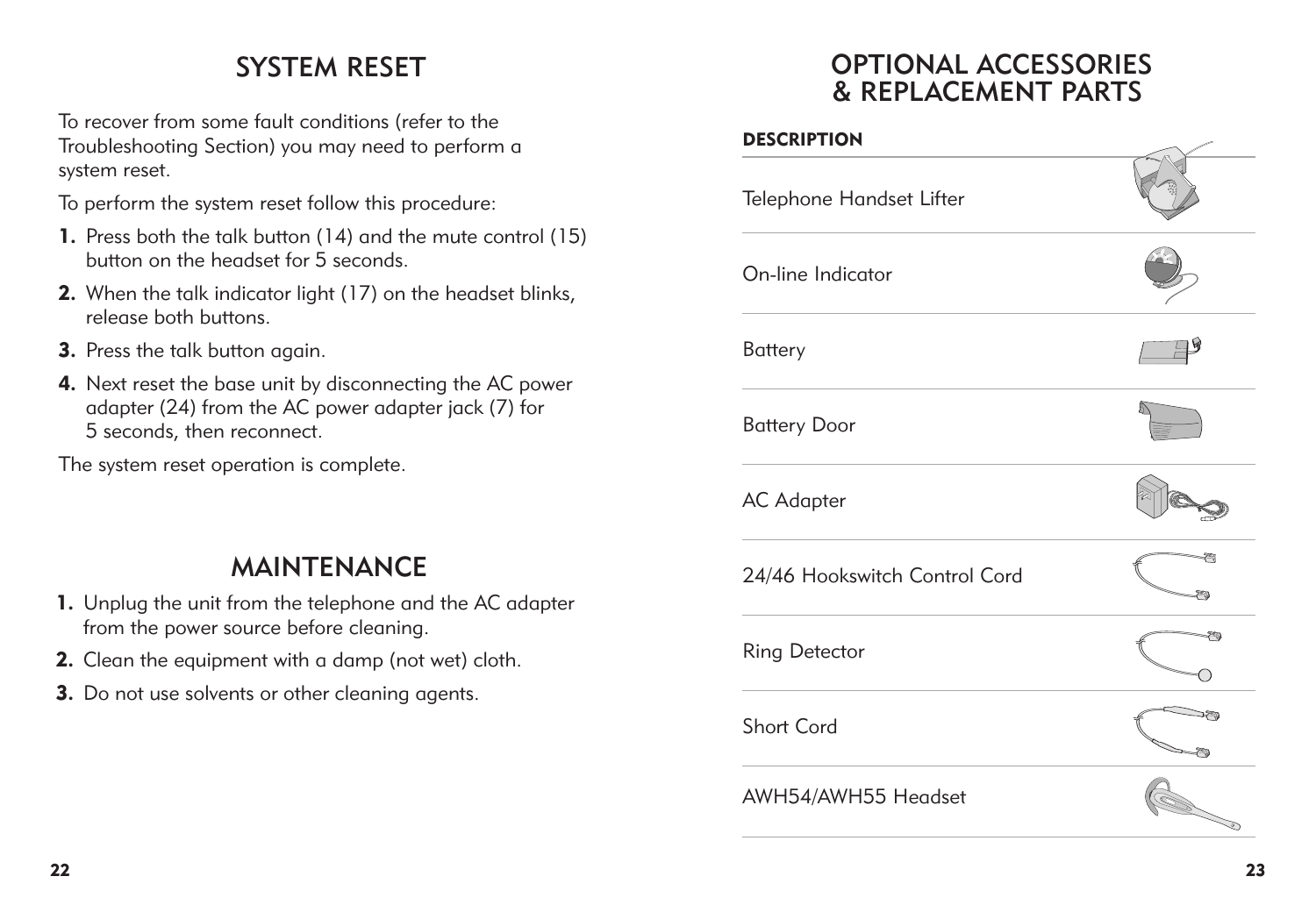### OPTIONAL ACCESSORIES & REPLACEMENT PARTS

#### **DESCRIPTION**



For information on optional accessories and replacement parts, call the AVAYA Heeadset Support Line (see page 27).

# FCC REQUIREMENTS

#### **FCC Requirements—Part 15**

This device complies with Part 15 of the FCC Rules. Operation is subject to the following two conditions:

1.This device may not cause harmful interference, and

2.This device must accept any interference received, including interference that may cause undesired operation.

This equipment has been tested and found to comply with the limits for a Class B digital device, pursuant to Part 15 of the FCC Rules. These limits are designed to provide reasonable protection against harmful interference in a residential installation. This equipment generates, uses, and can radiate radio frequency energy and, if not installed and used in accordance with the instructions, may cause harmful interference to radio communications.

However, there is no guarantee that interference will not occur in a particular installation. If this equipment does cause harmful interference to radio or television reception which can be determined by turning the radio or television off and on, the user is encouraged to try to correct interference by one or more of the following measures:

- 1. Reorient or relocate the receiving antenna.
- 2. Increase the separation between the equipment and receiver.
- 3. Connect the equipment into an outlet on another circuit.
- 4. Consult the dealer or an experienced radio/TV technician for help.

#### **RF Exposure Information**

This device and its antenna must not be co-located or operated in conjunction with any other antenna or transmitter. To comply with FCC RF exposure requirements, only use supplied antenna. Any unauthorized modification to the antenna or device could void the user's authority to operate this device.

#### **FCC Requirements—Part 68**

This equipment complies with Part 68 of the FCC rules and the requirements adopted by ACTA. On the exterior of this equipment is a label that contains a product identifier in the format US:AAAEQ##TXXXX. If requested, this information must be provided to your telephone company.

A plug and jack used to connect this equipment to the premises wiring and telephone network must comply with the applicable FCC Part 68 rules and requirements adopted by ACTA. A compliant telephone cord and modular plug is provided with this product. It is designed to be connected to a compatible jack that is also compliant. See installation instructions for details.

The REN is useful to determine the quantity of devices you may connect to your telephone line. Excessive RENs on a telephone line may result in the devices not ringing in response to an incoming call. In most, but not all areas, the sum of the RENs should not exceed five (5.0). To be certain of the number of devices you may connect to your line, as determined by the REN, contact your local telephone company. For product approved after July 23, 2001, the REN for this product is part of the product identifier that has the format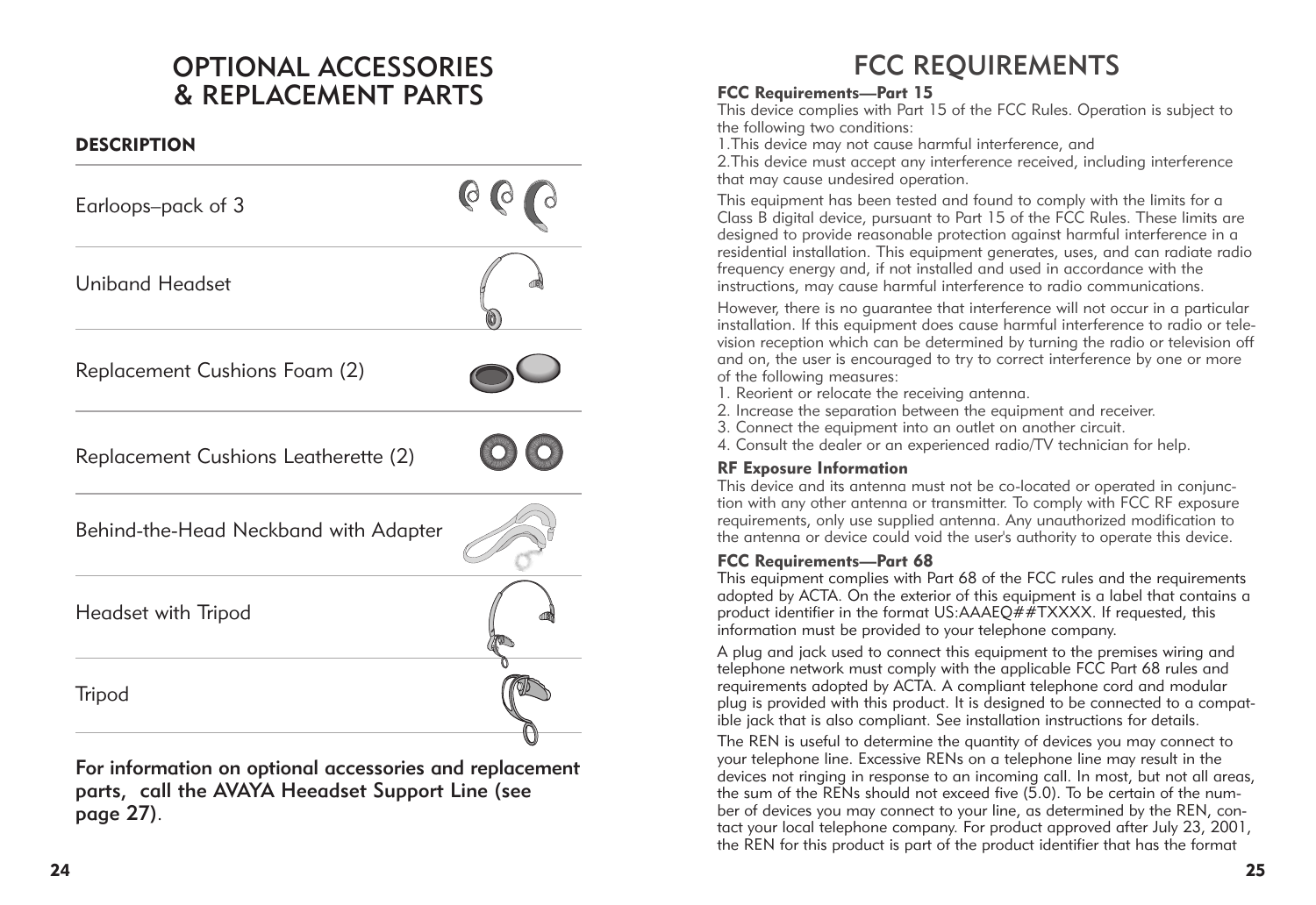US:AAAEO##TXXXX. The digits represented by  $###$  are the REN without the decimal point. (For example, 03 represents a REN of 0.3.) For earlier producers, the REN is separately shown on the label.

If this telephone equipment causes harm to the telephone network, the telephone company will notify you in advance that temporary discontinuance of service may be required. But if advance notice isn't practical, the telephone company will notify the customer as soon as possible. Also, you will be advised of your right to file a complaint with the FCC if you believe it is necessary.

The telephone company may make changes in its facilities, equipment, operations, or procedures that could affect the proper functioning of your equipment. If they do, you will be notified in advance in order for you to make necessary modifications to maintain uninterrupted service.

If trouble is experienced with this unit, for repair or warranty information, please contact customer service at (800) 544-4660. If the equipment is causing harm to the network, the telephone company may request that you disconnect the equipment until the problem is resolved.

DO NOT DISASSEMLE THIS EQUIPMENT: it does not contain any user serviceable components.

We recommend the installation of an AC surge arrester in the AC outlet to which this equipment is connected. Telephone companies report that electrical surges, typically lighting transients, are very destructive to customer terminal equipment connected to AC power sources.

### INDUSTRY CANADA NOTICE

**Notice:** This equipment meets the applicable Industry Canada Terminal Equipment Technical Specifications. This is confirmed by the registration number. The abbreviation, IC, before the registration number signifies that registration was performed based on a Declaration of Conformity indicating that Industry Canada technical specifications were met. It does not imply that Industry Canada approved the equipment. The Industry Canada registration number is located in the bottom of the unit. Before installing this equipment, users should ensure that it is permissible to be connected to the facilities of the local telecommunications company. The equipment must also be installed using an acceptable method of connection. The customer should be aware that compliance with the above conditions may not prevent degradation of service in some situations. Repairs to certified equipment should be coordinated by a representative designated by the supplier. Any repairs or alterations made by user to this equipment, or equipment malfunctions, may give the telecommunications company cause to request the user disconnect the equipment. Users should ensure for their own protection that the electrical ground connections of the power utility, telephone lines and internal metallic water pipe system, if present, are connected together. This precaution may be particularly important in rural areas.

**Caution:** Users should not attempt to make such connection themselves, but should contact the appropriate electric inspection authority, or electrician, as appropriate.

#### **RSS 210**

This digital apparatus does not exceed the Class B limit for radio noise emissions from digital apparatus set out in the Radio Interference Regulations of Industry Canada. Operation is subject to the following two conditions: 1) this device may not cause interference, and 2) this device must accept any interference, including interference that may cause undesired operation of the device.

#### **Accessing the Avaya Unified Communication Center (UCC) from the AWH54/AWH55**

- 1.Connect the AWH54/AWH55 to the Avaya telephone. Follow the instructions in this user's guide.
- 2.Ask your switch administrator to configure your telephone for ringdown to the UCC in your telephone first call appearance.\*
- \* Notes for switch administrators on configuring ringdown for your AVAYA telephones:
- Some phones allow for direct ringdown configuration, i.e.: 2500
- Other phones do not allow for direct ringdown configurations, i.e.: 64XX. In order to configure the ringdown in these phones the administrator needs to:
	- Create a phantom extension setup as a 2500 type (No real port has to be assigned).
	- Create a ring down to the UCC for the phantom extension.
	- Bridge the phantom extension to the telephone call appearance 1 (configure it as an "abrdg-appr" and setup the "Auto Select Any Idle Appearance" to Yes).

The **Avaya Headset Support Line** is ready to assist you! Dial **(800) 544-4779** Monday through Friday, 5A.M. to 5P.M. Pacific Time**.** For accessibility information also call the Avaya Headset Support Line.